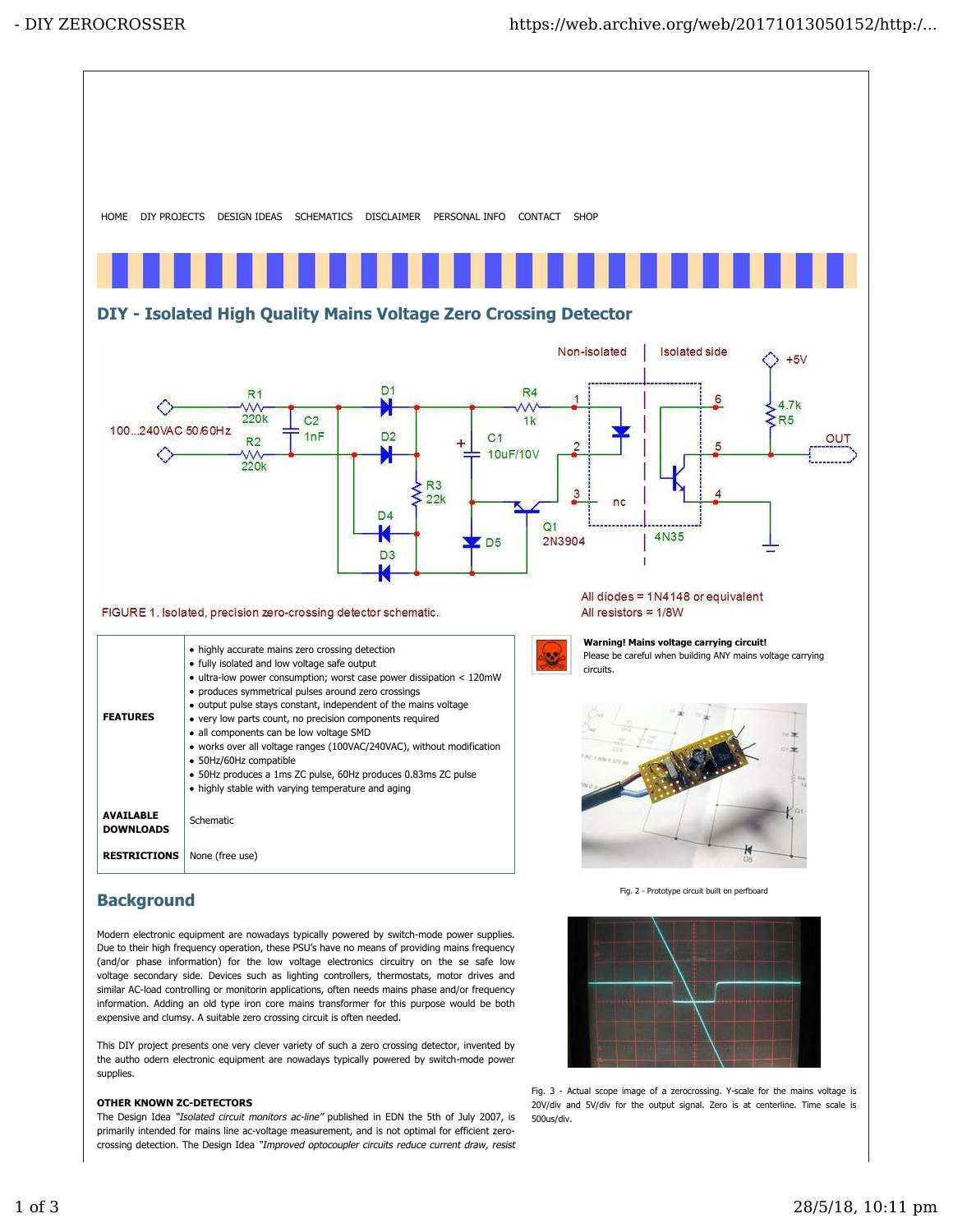LED aging", published 14th of December 2007, also suffers from unnecessary complexity and cannot produce the often required symmetrical zero crossing pulses for proper thyristor or triac firing.

#### THIS CIRUIT

The circuit presented here produces constant and well defined zero crossing pulses, centered symmertically around the zero crossings, using very little power and just a few plain vanilla components. The pulse length is virtually independent of the mains voltage, is stable with temperature, and immune against component and optocoupler tolerances and aging. A perfboard prototype is presented in Fig.2.

## DETAILED DESCRIPTION

The zero crossing circuit consists of the voltage to current converting resistors R1-R2, full-wave rectifier diodes D1-D4, a voltage averaging and storing capacitor C1, the opto-coupler U1, and transistor Q1 that functions as a voltage comparator. R3 provides base current for Q1, and doubles as an input voltage divider together with resistors R1-R2. R4 limits and sets the current into the opto-coupler LED. D5 provides a proper charge current path for C1, preventing the reverse-biasing of the Q1 b-e junction.

Transistor Q1 stays off during the majority of the mains cycle, during which C1 is charged via R1-R2 and D5. Q1 turns on and feeds current from C1 to the opto via R4, whenever the mains voltage (divided by (R1+R2)/R3) is lower than the voltage across C1. The voltage across C1 will reach within about 400ms an equilibrium that defines the final operating point. The voltage across C1 never exceeds 10 volts with the given resistor ratios. The voltage stabilizes at a point when the average current charged equals the average current consumed. The typical pulse width is 1ms at 50Hz, and 0.83ms at 60Hz,when using the component values shown. The output pulse width is fairly constant, independent of the designated AC-line voltage (90… 240VAC). This makes this simple zero crossing detector quite unique, since the mains voltage does not affect the pulse width nor its position.

The circuit's total power consumption is a mere 32mW at 120VAC, and barely 120mW at 240VAC. The majority of this power is dissipated in the input resistors R1-R2. The peak current flowing into the optocoupler LED varies almost linearly with the mains voltage. This does not cause any inaccuracies to the zero crossing function, as long as the opto-coupler output is always allowed to saturate - even at the lowest mains voltage. This factor determines the minimum allowed value of the pullup resistor R5. The 4N35 optocoupler has a guaranteed CTR (Current Transfer Ratio) of 100%. If you use another optocoupler, please consider this when calculating the minimum value for R5. You cannot increase the current fed into the optocoupler led by decreasing R4, if you do not at the same time decrease the total resistance of R1 and R2 with the same ratio. The component values given here are optimized for the best signal quality at the lowest possible power dissipation.

C2 forms a first-order low pass filter to deal with the real world noisy power lines. By decreasing the 1/f frequency of this filter you can deliberately delay the ZC-pulse. The voltage rating of this capacitor does not to be high since it sees only the same voltage as C1 plus three diode forwards drops. A 16VDC rating would do (or anything higher).

All components are low cost and low voltage types (<10V), with the exception that R1 and R2 must sustain each half of the maximum peak mains voltage (200 volts). R2 can be omitted if R1 alone can sustain the maximum peak input voltage. In this case use a 390kohm standard resistor. Splitting the input resistor into two (halving the voltage handling requirement) makes it possible to use only SMD-components.

The oscilloscope screenshot shows the quality and symmetry of the output pulse. The "downhill" trace is the mains voltage at 20V/div vertical scale, zero volts is at the sceen centerline. The other trace is the output with a 5V/div scale factor. The timebase is 500µs per division. The output pulse is beautifully symmertic around the mains zero crossing.

Even huge temperature variations have a minuscule effect on the zero crossing pulse, due to the "self-biasing" nature of the circuit. The tolerance of C1's capacitance has no effect either. The circuit's resistor ratios set mainly the operation point, and that is the reason is why the output pulse is almost temperature independent.

The picture on the right is a simulated responce for two extreme mains voltages (100VAC...240VAC). You can see that the pulse width variation is minuscule, being less than 100us over the whole mains voltage range. Real behaviour of the actual circuit is equal.

## OTHER USES - LOAD MONITORING

Sometimes you don't need to monitor the mains itself, but you need to monitor a controlled mains load. Also here the ZC circuit come in handy. An example is shown in Fig 5. Here a triac controls an incadescent bulb either on or off. With the help of the ZC you can monitor a shorted load, an open load, missing live voltage, and also if the triac is working properly.

When the power to the load is switched off: There is always a small leakage current via the triac snubber, even if the triac is off. This current is



Fig. 4 - Simulated responce for 115VAC and 230VAC, real world performance is as good.



Fig. 5 - Example of load monitoring. The triac snubber produces enough of current to detect if the load is disconnected. Likevise, the ZC-detector can tell if power is deliveret to a connected load.

#### NOTEWORTHY OBSERATIONS

This zero crossing detector takes a while to start because C1 must first be charged to its equilibrium voltage. This takes about 200 to 400ms, depending on the mains voltage. However, after this period the circuit works normally and reacts immediately to missing mains voltage cycles.

This ZCD can be used for other specific purposes, for example as a missing mains cycle detector, as a pulse-length discriminator, as a AC-load monitor, as a mains fuse condition detector, as an AC-motor function monitor, to mention a few.

Connecting the phase detector between the phases of a 1-phase motor will produce somewhat higher voltages than the mains, and you have to make sure that the combined voltage and power rating of R1 and R2 is high enough.